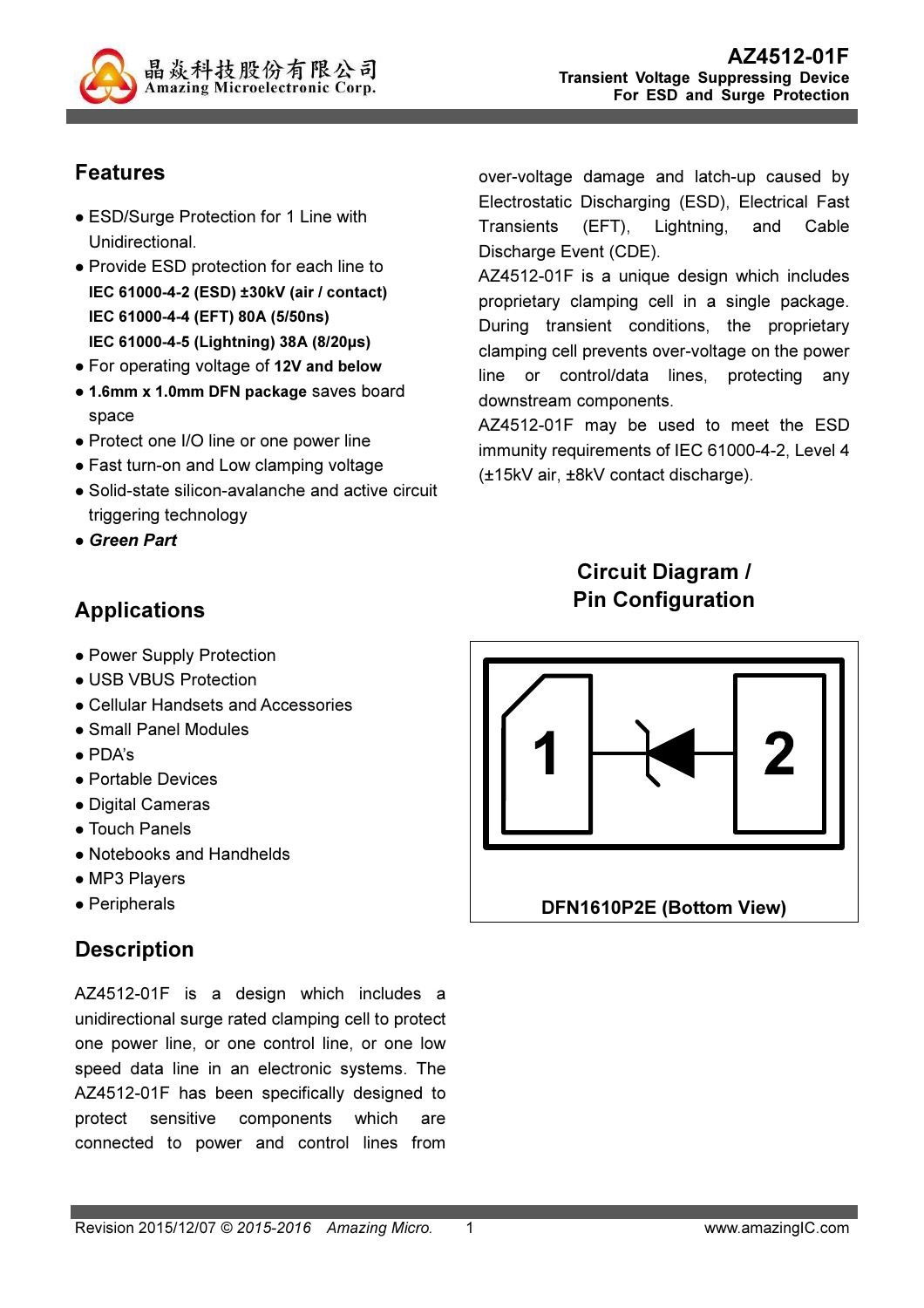

#### **SPECIFICATIONS**

| <b>ABSOLUTE MAXIMUM RATINGS</b>                |                             |                 |              |  |
|------------------------------------------------|-----------------------------|-----------------|--------------|--|
| <b>PARAMETER</b>                               | <b>SYMBOL</b>               | <b>RATING</b>   | <b>UNITS</b> |  |
| Peak Pulse Current ( $tp = 8/20\mu s$ )        | <b>I</b> pp                 | 38              | A            |  |
| Operating Supply Voltage (pin-1 to pin-2)      | $V_{DC}$                    | 13.2            | v            |  |
| pin-2 to pin-1 ESD per IEC 61000-4-2 (Air)     | $V_{ESD-1}$                 | ±30             | kV           |  |
| pin-2 to pin-1 ESD per IEC 61000-4-2 (Contact) | $V_{ESD-2}$                 | ±30             | kV           |  |
| <b>Lead Soldering Temperature</b>              | $T_{\textnormal{SOL}}$      | 260 (10 sec.)   | $^{\circ}C$  |  |
| <b>Operating Temperature</b>                   | ${\mathsf T}_{\textsf{OP}}$ | $-55$ to $+85$  | $^{\circ}C$  |  |
| Storage Temperature                            | ${\mathsf T}_{\text{STO}}$  | $-55$ to $+150$ | $^{\circ}C$  |  |

| <b>ELECTRICAL CHARACTERISTICS</b>                             |                         |                                                               |      |            |                 |              |
|---------------------------------------------------------------|-------------------------|---------------------------------------------------------------|------|------------|-----------------|--------------|
| <b>PARAMETER</b>                                              | <b>SYMBOL</b>           | <b>CONDITIONS</b>                                             |      | <b>TYP</b> | <b>MAX</b>      | <b>UNITS</b> |
| Reverse Stand-Off                                             |                         |                                                               |      |            | 12 <sup>2</sup> | $\vee$       |
| Voltage                                                       | <b>V</b> <sub>RWM</sub> | pin-1 to pin-2, $T=25 \degree C$                              |      |            |                 |              |
| Reverse Leakage                                               |                         | $V_{\text{RWM}}$ = 12V, T=25 °C, pin-1 to                     |      |            | 0.1             |              |
| Current                                                       | $I_{\text{Leak}}$       | pin-2                                                         |      |            |                 | μA           |
| Reverse Breakdown                                             |                         | $I_{BV}$ = 1mA, T=25 °C, pin-1 to                             | 13.3 |            | 15.5            | $\vee$       |
| Voltage                                                       | $V_{BV}$                | pin-2                                                         |      |            |                 |              |
| <b>Forward Voltage</b>                                        | $V_F$                   | $I_F$ = 15mA, T=25 °C, pin-2 to                               | 0.6  |            | 1.2             | V            |
|                                                               |                         | pin-1                                                         |      |            |                 |              |
|                                                               |                         | I <sub>PP</sub> =5A, tp=8/20 $\mu$ s, T=25 °C,                |      | 14.5       |                 | $\vee$       |
| <b>Surge Clamping</b>                                         |                         | pin-1 to pin-2                                                |      |            |                 |              |
| Voltage                                                       | $V_{CL-surge}$          | $I_{PP}$ =38A, tp=8/20 $\mu$ s, T=25 °C,                      |      | 18.5       |                 | $\vee$       |
|                                                               |                         | pin-1 to pin-2                                                |      |            |                 |              |
|                                                               |                         |                                                               |      |            |                 |              |
| <b>ESD Clamping</b><br>$V_{\text{clamp}}$<br>Voltage (Note 1) |                         | IEC 61000-4-2 +8kV ( $ITIP$ =<br>16A), T=25 °C, Contact mode, |      | 15         |                 | $\vee$       |
|                                                               |                         | pin-1 to pin-2                                                |      |            |                 |              |
|                                                               |                         |                                                               |      |            |                 |              |
| <b>ESD Dynamic</b>                                            |                         | IEC 61000-4-2 0~+8kV, T=25                                    |      | 0.04       |                 | $\Omega$     |
| $R_{\text{dynamic}}$<br><b>Turn-on Resistance</b>             |                         | °C, Contact mode, pin-1 to<br>pin-2                           |      |            |                 |              |
| Channel Input                                                 |                         | $V_R$ = 0V, f = 1MHz, T=25 °C,                                |      | 440        |                 |              |
| Capacitance                                                   | $C_{\text{IN}}$         | pin-1 to pin-2                                                |      |            |                 | рF           |

Note 1: ESD Clamping Voltage was measured by Transmission Line Pulsing (TLP) System.

TLP conditions:  $Z_0$ = 50 $\Omega$ ,  $t_p$ = 100ns,  $t_r$ = 1ns.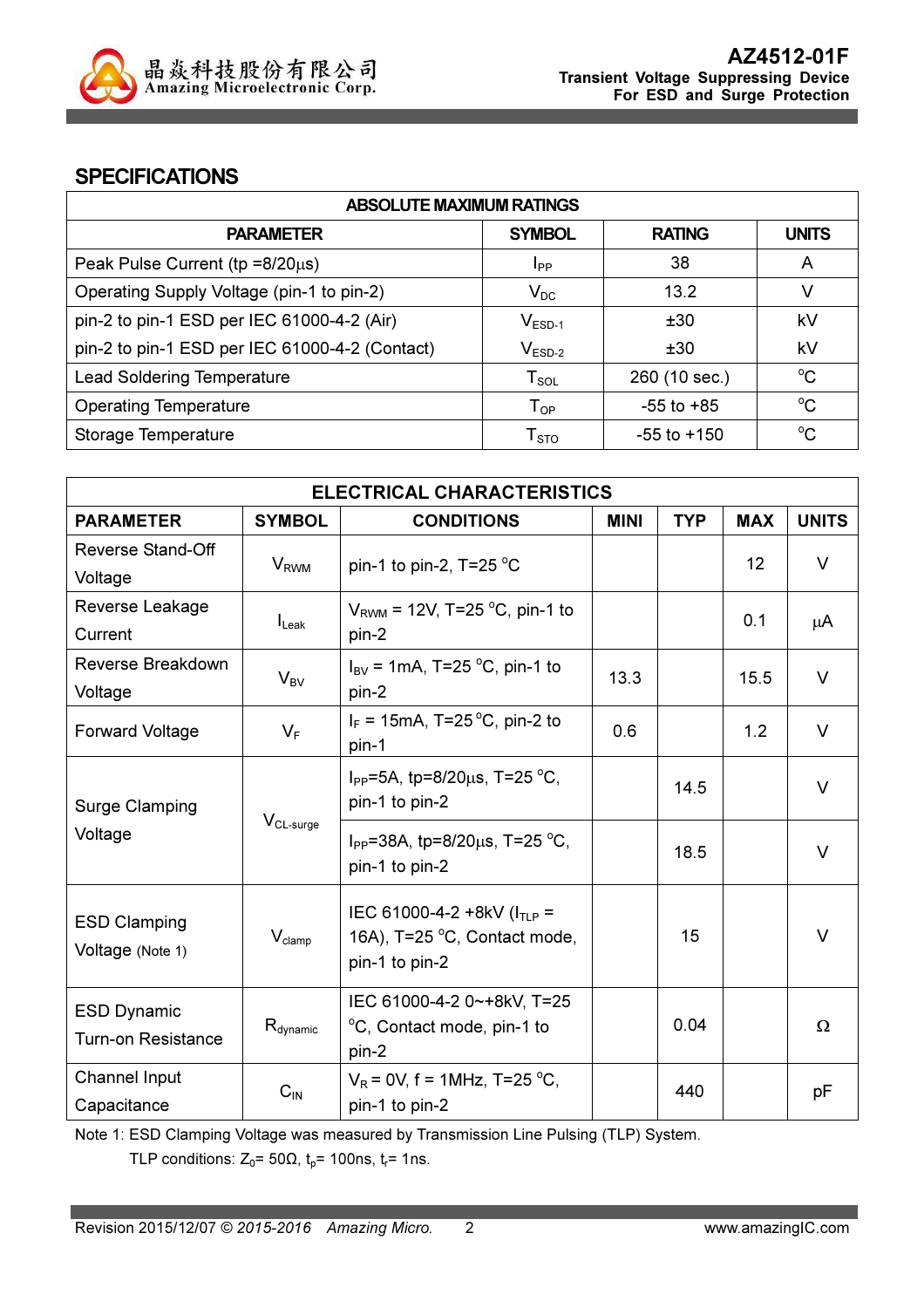

# Typical Characteristics

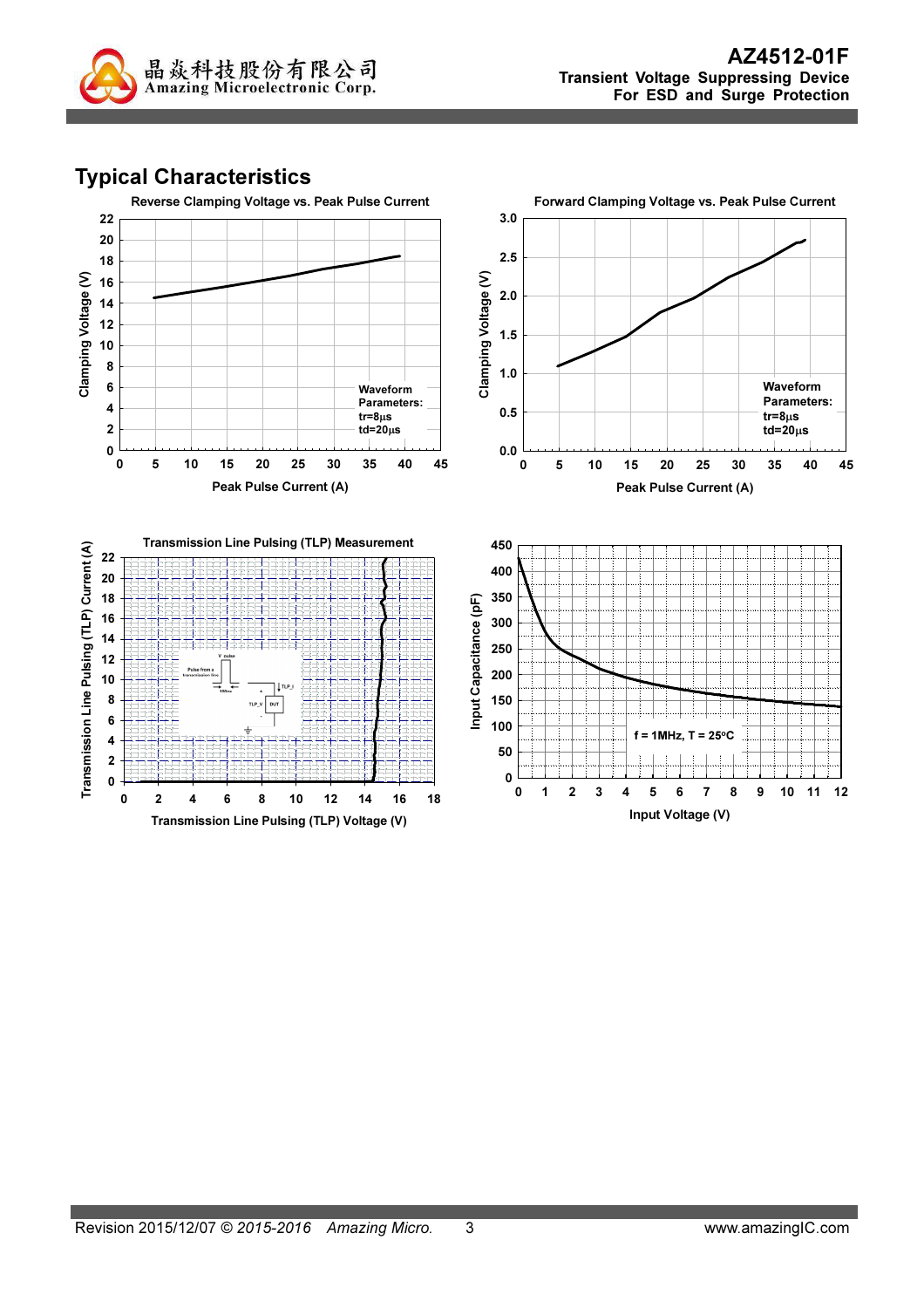

# Applications Information

The AZ4512-01F is designed to protect one line against System ESD/EFT/Lightning pulses by clamping them to an acceptable reference.

The usage of the AZ4512-01F is shown in Fig. 1. Protected lines, such as data lines, control lines, or power lines, are connected at pin 1. The pin 2 should be connected directly to a ground plane on the board. All path lengths connected to the pins of AZ4512-01F should be kept as short as possible to minimize parasitic inductance in the board traces.

In order to obtain enough suppression of ESD induced transient, good circuit board is critical. Thus, the following guidelines are recommended:

- Minimize the path length between the protected lines and the AZ4512-01F.
- Place the AZ4512-01F near the input terminals or connectors to restrict transient coupling.
- The ESD current return path to ground should be kept as short as possible.
- Use ground planes whenever possible.
- NEVER route critical signals near board edges and near the lines which the ESD transient easily injects to.



Fig. 1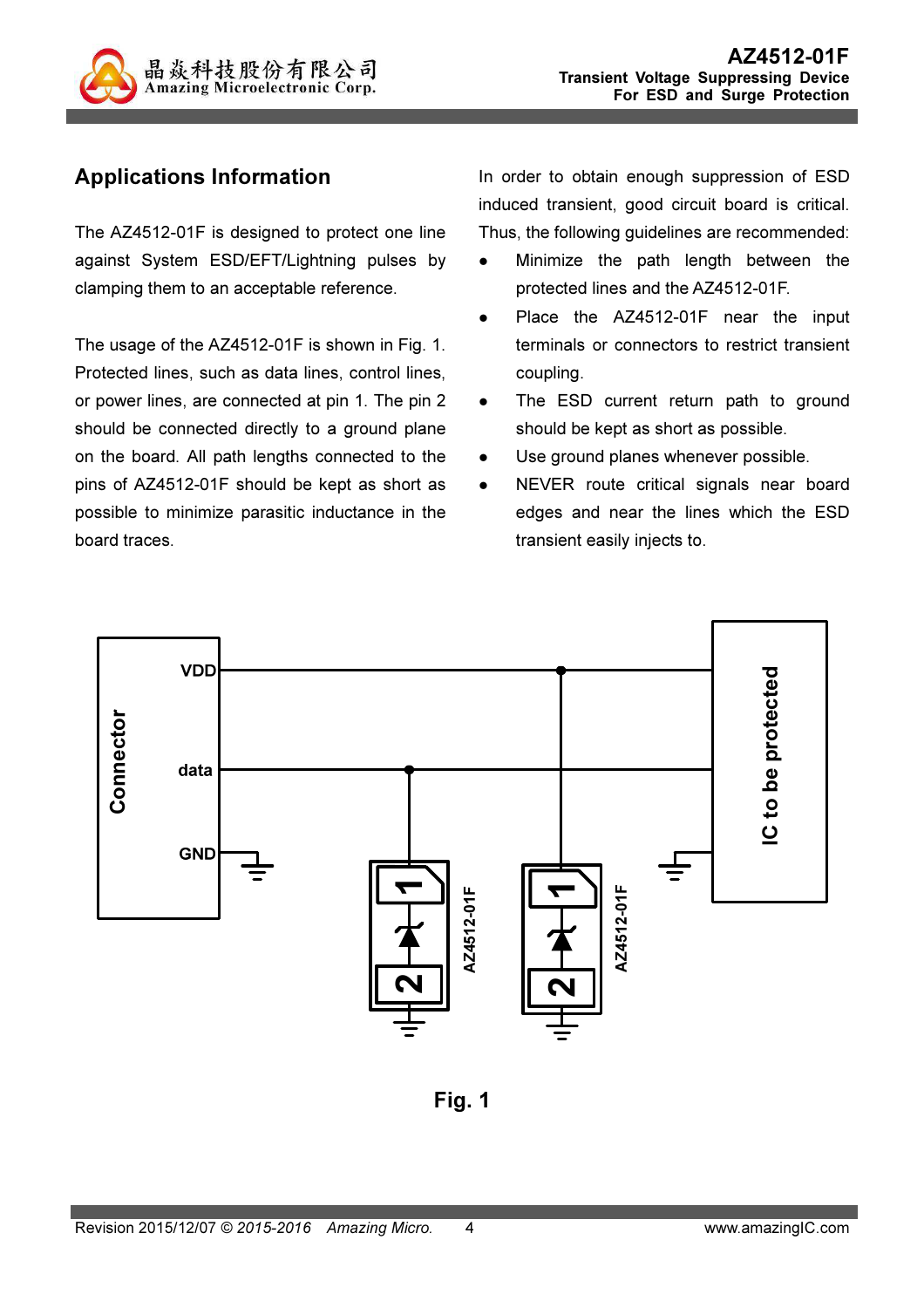

Fig. 2 shows another simplified example of using AZ4512-01F to protect the control lines, low speed data lines, and power lines from ESD transient stress.



Fig. 2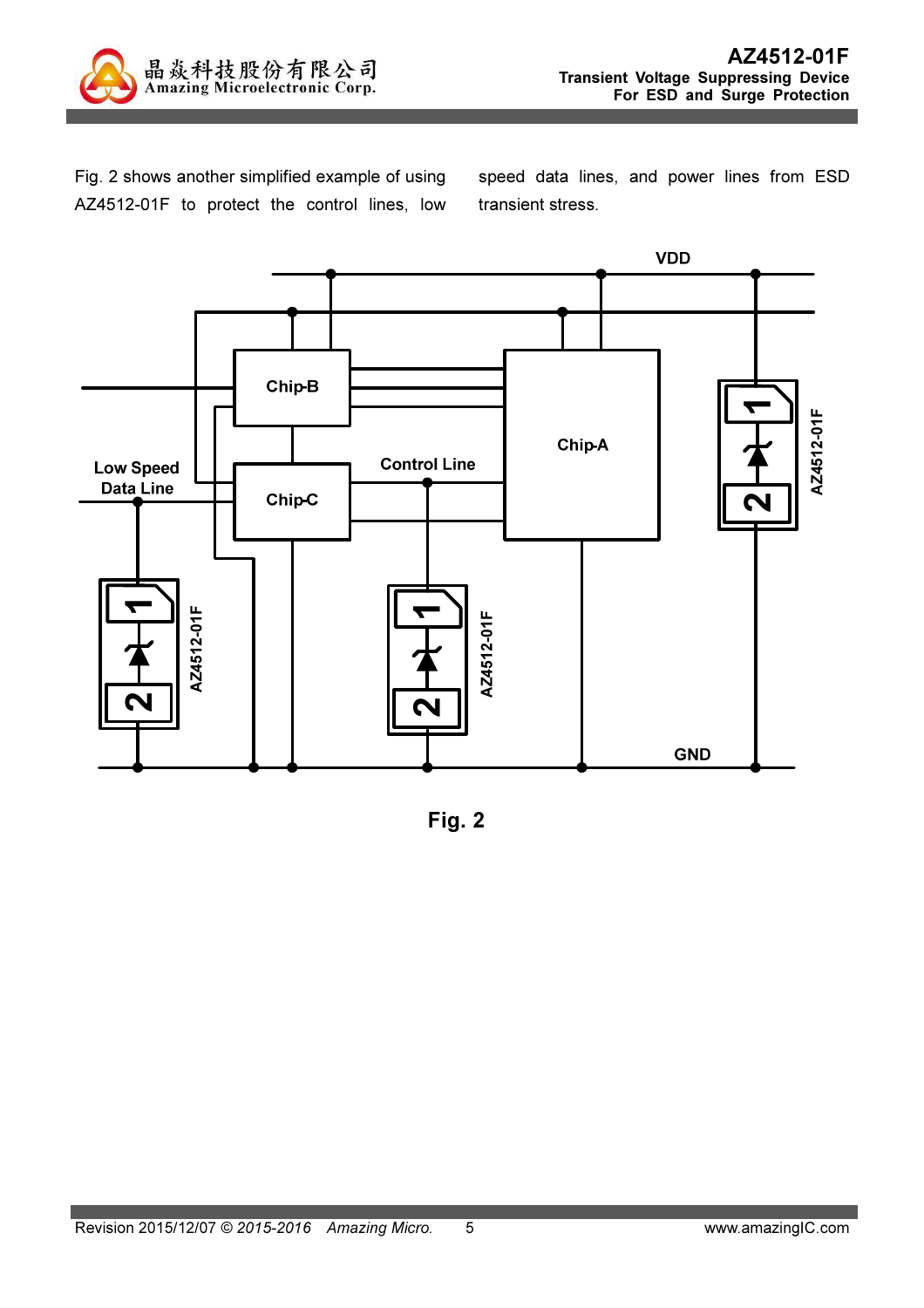

## Mechanical Details











Side View

## PACKAGE DIMENSIONS

| <b>SYMBOL</b>  | <b>Millimeter</b> |      |      |  |
|----------------|-------------------|------|------|--|
|                | Min.              | Typ. | Max. |  |
| A              | 0.95              | 1.00 | 1.05 |  |
| в              | 1.55              | 1.60 | 1.65 |  |
| C              | 0.75              | 0.80 | 0.85 |  |
| D              | 0.45              | 0.50 | 0.55 |  |
| D <sub>1</sub> |                   | 0.02 | 0.05 |  |
| E              | <b>1.10BSC</b>    |      |      |  |
| F              | 0.10              | 0.15 | 0.20 |  |
| H              | 0.15              | 0.20 | 0.25 |  |
| L              | 0.35              | 0.40 | 0.45 |  |

# LAND LAYOUT



#### Notes:

This LAND LAYOUT is for reference purposes only. Please consult your manufacturing partners to ensure your company's PCB design guidelines are met.